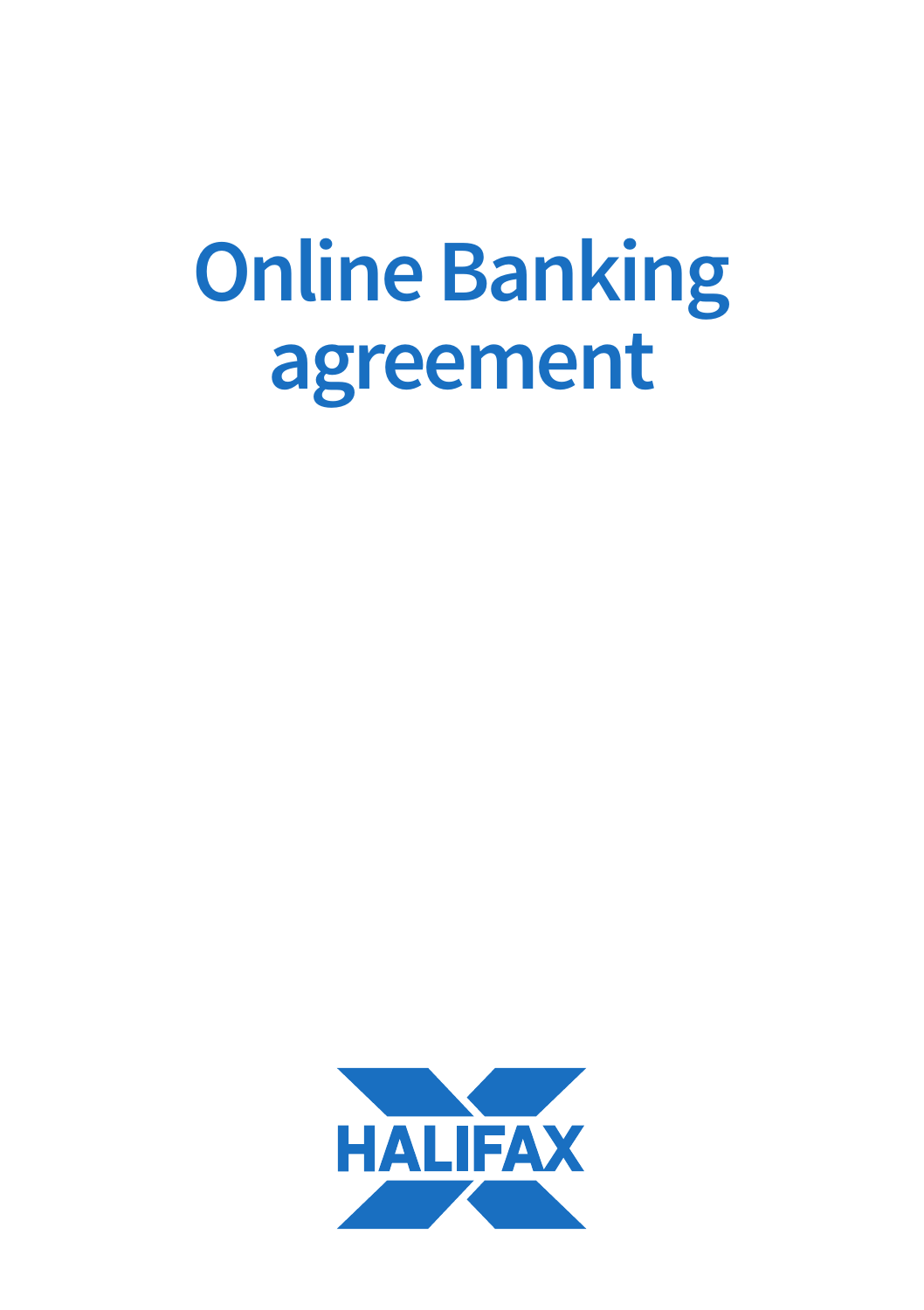## **Online Banking agreement**

### **This agreement is made up of these Online Banking terms and conditions, and the Additional Services terms and conditions.**

### **In this agreement:**

- 'You' are the customer who has registered for Online Banking; and
- 'We' are Halifax, a division of Bank of Scotland plc.

#### **What is Online Banking?**

Online Banking is our online service where you can access most of your personal accounts using a computer, mobile, tablet or other device, either through your browser or our app. It includes the Additional Services listed below.

We may also display information about accounts you hold with other Lloyds Banking Group companies, and from third party companies, for example through Open Banking.

#### **What are the Additional Services?**

Customers who are registered for Online Banking may be able to use Additional Services, which currently include the following:

- Paper-free statements and correspondence;
- Pay a Contact;
- Cashback Extras;
- Mobile alerts:
- Cheque imaging;
- Card freezes:
- Account information service.

Please read our privacy statement, which is available at **[halifax.co.uk/privacy](https://www.halifax.co.uk/securityandprivacy/privacy-explained/data-privacy-notice/)** It explains how we'll use your personal information and gives details about how we use cookies.

#### **1. This agreement**

- 1.1 This agreement applies to your use of Online Banking and any Additional Services. If there are any inconsistencies between the Online Banking terms and conditions and the Additional Services terms and conditions, the Additional Services terms and conditions will apply.
- 1.2 Unless we tell you otherwise, this agreement doesn't change any of the terms and conditions that relate to the accounts or other services you access through Online Banking. We have separate account or service agreements with you for these. If we tell you that any of this agreement's terms apply to an account or other service you use but it conflicts with a term in your account or service agreement, the term in this agreement will apply.

#### **2. Charges**

- 2.1 We don't charge you to use Online Banking or the Additional Services but your network operator or internet provider may charge you for using the internet.
- 2.2 Any charges that apply for making transactions using Online Banking will be made under your relevant account agreement, not this agreement. This is explained in the information we give you about the account.

#### **3. Using Online Banking and the Additional Services abroad**

- 3.1 You should be able to view information or perform transactions on your accounts if you use Online Banking in a country outside the UK.
- 3.2 If you want to use Online Banking or any of the Additional Services in a country outside the UK, you're responsible for finding out whether it is lawful to do so in that country. You're responsible for complying with its local laws. We're not responsible for any loss that results if you break local laws.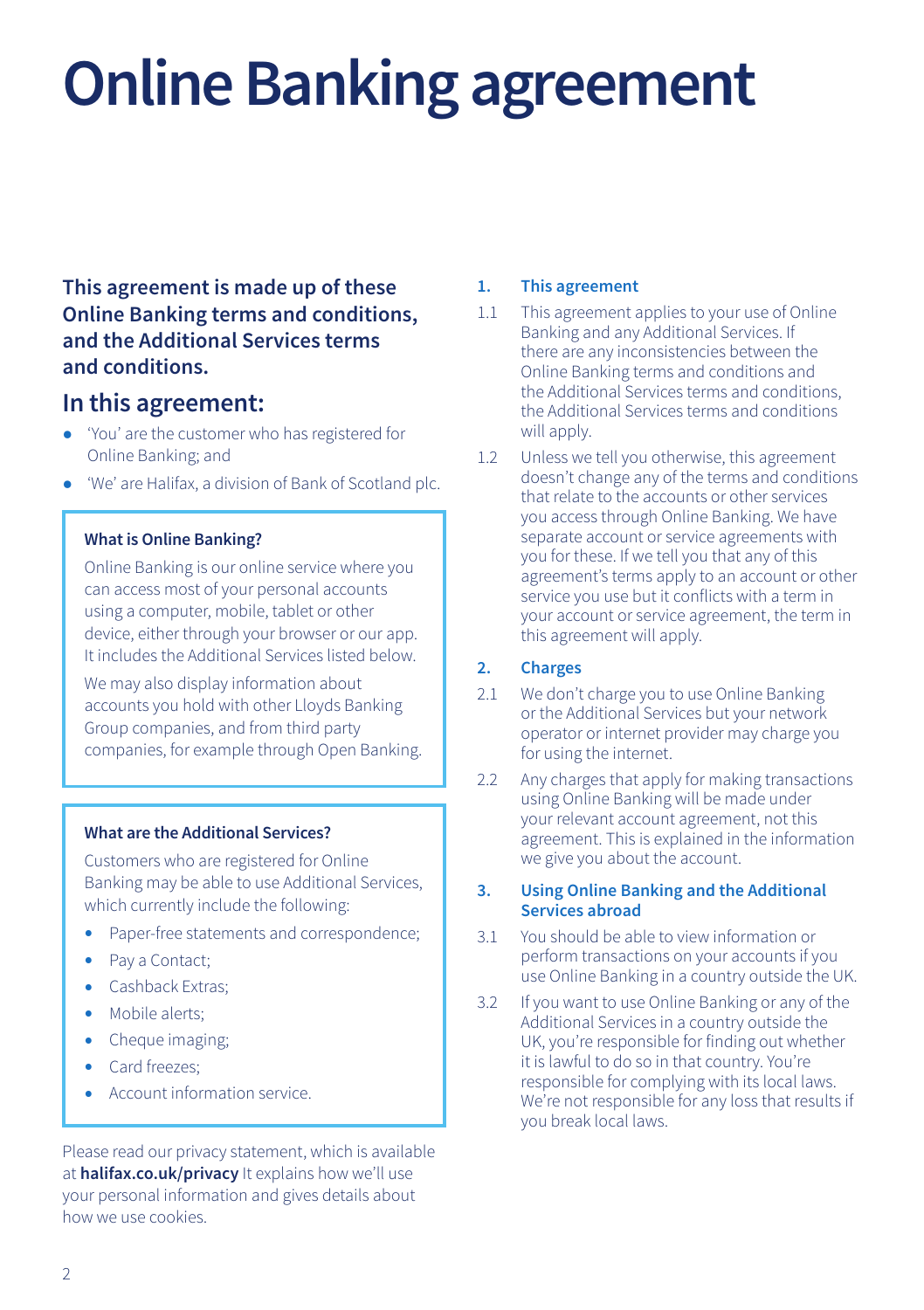#### **4. Joint accounts**

4.1 You can use Online Banking to access any joint accounts you have. You may be able to give us instructions about them independently of the other account holders. You must each register separately for Online Banking.

#### **5. Viewing account information**

5.1 Where we display information about your accounts, some of it may not be updated in real time. You should check with us, or the relevant account provider, for up-to-date information.

#### **6. Accessing the Additional Services**

6.1 We may provide some of our Additional Services automatically to you. Others you may need to activate. You can opt out of any of the Additional Services that are available to you in Online Banking unless we have indicated your right to do so may be limited in some way.

#### **7. Security**

- 7.1 We will ask you to confirm your identity when you sign in and before we accept certain instructions you give us through Online Banking. We may also rely on some of the security functions on the devices you use when you access Online Banking, such as location data and biometric tools. From time to time we may apply additional security checks to help confirm your identity.
- 7.2 We may use software and other technology to help us identify you, and to detect viruses or malicious software (malware) on the computer or device you use to access Online Banking. If we detect these things, we may suspend, restrict or block your access to Online Banking or the use of your security details. If this happens, you may not be able to access some or all of our Online Banking services again until you have removed the viruses or malware. If we tell you that you should use new security details to access your accounts, you must do so.
- 7.3 You must always keep your security details secure and not share them with anyone, including any joint account holders. You must also ensure that only your biometric information (such as your fingerprint when using Touch ID) is registered on any devices you use to access Online Banking. We'll never phone, text or email you asking for your password or memorable information.
- 7.4 You may use third party providers who offer account information services or payment initiation services (or both) so long as:
	- they're authorised by law;
	- they're open and transparent about their identity;
	- they're acting in line with the relevant regulatory requirements.

If you are thinking of using a third party provider, you should check it is authorised before you use it.

#### **8. Access to Online Banking and the Additional Services**

#### **Please note**

Not all Online Banking services are available 24 hours a day, 7 days a week.

- 8.1 You can usually use Online Banking and the Additional Services at all times but occasionally repairs, updates and maintenance on our systems may mean some or all of the services aren't available or may be slow for a short time.
- 8.2 We won't be liable to you if you suffer any loss in such circumstances. This is because you should be able to give us instructions by other means, for example by calling us or coming into one of our branches.
- 8.3 We may suspend, restrict or stop your use of Online Banking, the Additional Services or the use of your security details if we reasonably think this is necessary because, for example:
	- a) the security of your account or Online Banking is at risk;
	- b) we suspect unauthorised or fraudulent use of your security details or Online Banking;
	- c) a device is being used that we do not recognise, seems to have been modified or is being used in an unusual way;
	- d) we must comply with a legal or regulatory requirement;
	- e) you've knowingly given us false information about yourself or another account holder;
	- f) a systems failure has occurred;
	- g) a third party has failed to supply services;
	- h) something happens beyond our reasonable control;
	- i) this agreement ends.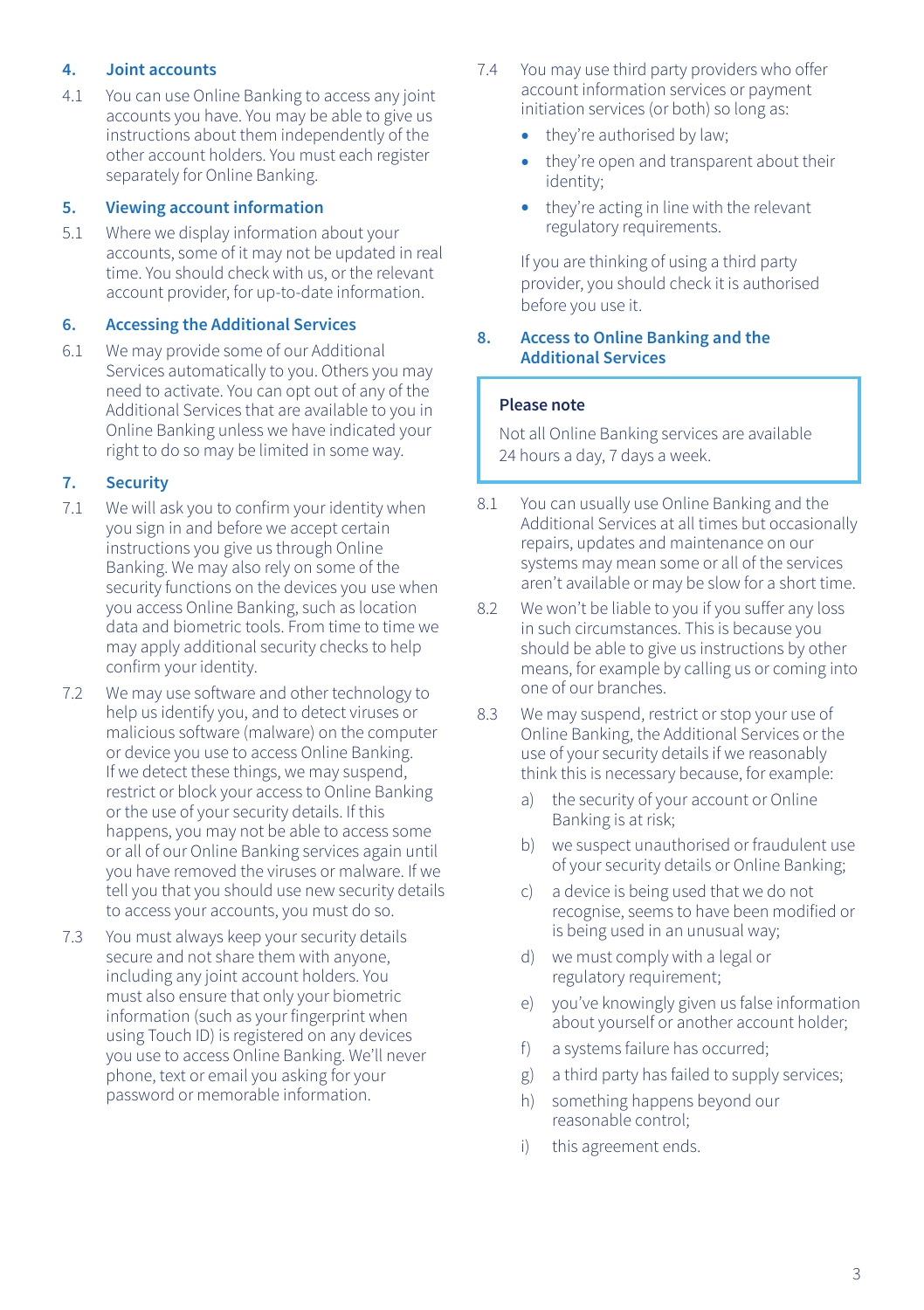- 8.4 We may prevent access to Online Banking if you're using an outdated browser or are using a version of our app we no longer support. How well Online Banking works may also be affected by your browser settings. You can restore your access by updating to the latest version of the browser or app, or by reinstating settings that have been disabled.
- 8.5 We may de-register you or suspend your use of Online Banking or security details for security reasons if you haven't used them for a long time or do not use them for 90 days after registering. If we do this, you can ask us to reactivate them but you may need to re-register.
- 8.6 If possible, we'll contact you before suspending, restricting or blocking your access to tell you we're doing so and why. We explain how we may contact you in section 11 of this agreement. However, we may not always be able to contact you, for example because of legal or regulatory restrictions.
- 8.7 You must not use Online Banking or any software we provide (e.g. our app) except for your own use. You may not adapt, alter, modify, copy or reverse-engineer it or allow someone else to do the same.

#### **9. How you can end this agreement**

9.1 You may end this agreement at any time without explanation or charge by calling our helpdesk or visiting us in branch.

#### **10. How we can end or change this agreement**

- 10.1 We'll usually notify you of changes using your Online Banking secure inbox, but we may also use email, SMS, post, online notifications or any other appropriate messaging service. Provided we give you at least two months' notice in advance, we can:
	- a) change any of these terms or conditions, including introducing or changing charges, changing the terms or conditions of the Additional Services, or withdrawing an Additional Service;
	- b) end this agreement.

We can also make a change that is to your advantage without telling you in advance.

10.2 The notice period will start from the date we tell you we have delivered the notice to your Online Banking secure inbox or have sent it by one of the other means.

10.3 We can make a change for a reason set out below. If we do, the change we make will be a reasonable and proportionate response to a change that is affecting us or that we reasonably think will affect us.

#### **Types of change**

- A change in regulatory requirements for example, if the law changes or our regulator changes its rules or guidance.
- To reflect changes in Online Banking or the Additional Services available to you.
- To do something that is to your advantage.
- A change in the cost of providing Online Banking.
- Any other change that affects us if it is fair to pass on its impact to you.
- 10.4 We may make changes for any other reason we cannot foresee.
- 10.5 If you don't want to accept a change we tell you about in advance, you can end this agreement by telling us before the change comes into effect. You can also end this agreement at any time after we make the change but the change will apply to you until you do.

#### **11. How we'll contact you**

- 11.1 If we need to contact you about Online Banking or the Additional Services, we'll normally do so through your Online Banking secure inbox. We'll never change any documents held in your Online Banking secure inbox or your personal account area after we have sent them.
- 11.2 We may also communicate with you in any other way that is personal to you. This may include email, SMS, post, online notifications or any other appropriate messaging service.
- 11.3 You must tell us if your name or contact details change, including any email addresses, mobile phone numbers or other contact details. If you don't tell us, we won't be responsible if we can't contact you or we use outdated contact details to send you information.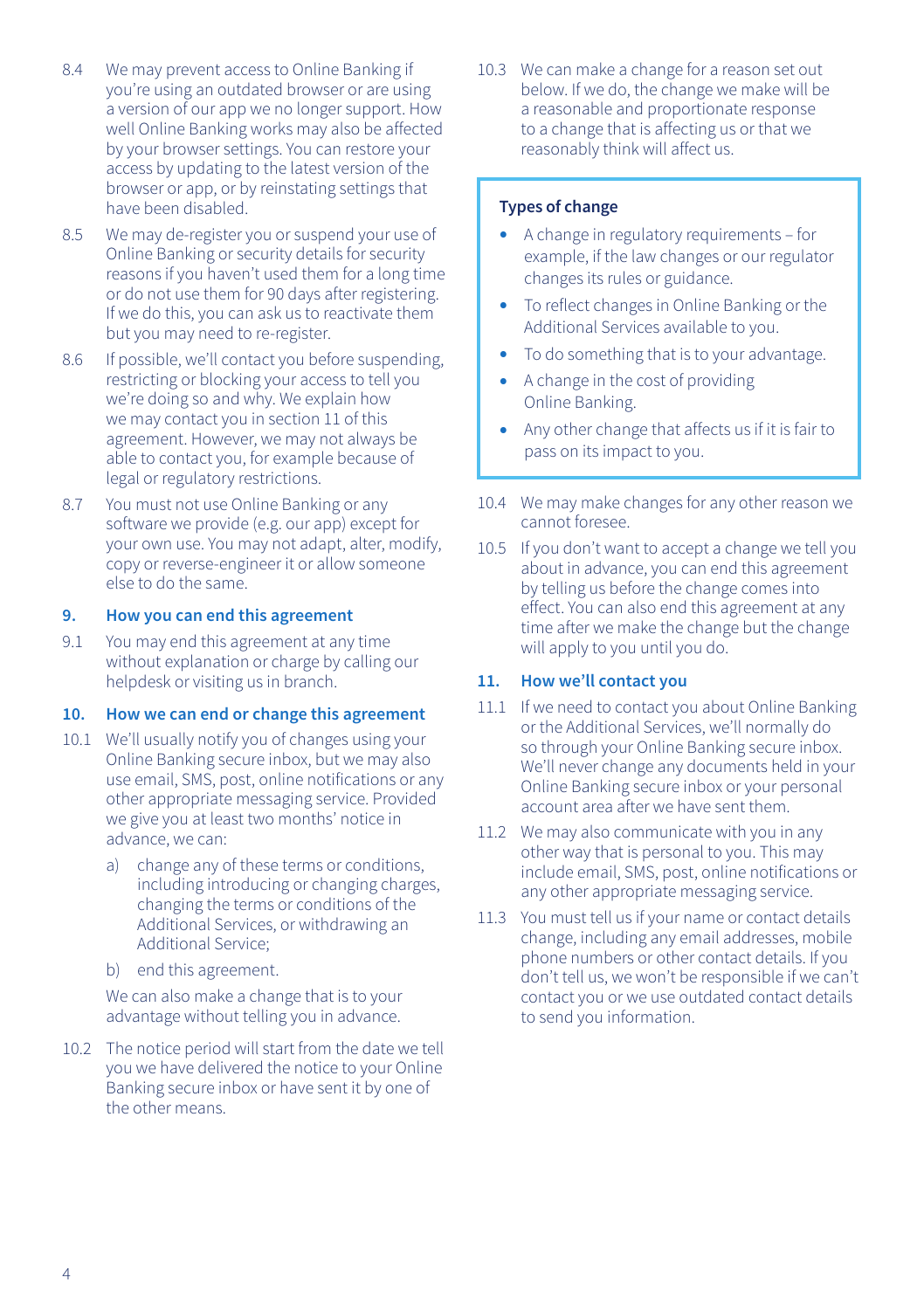#### **12. How you can contact us**

12.1 You can get in touch with us by visiting your branch or calling us. Details of our telephone numbers are available within Online Banking, on the website and from our branches.

#### **13. Complaints**

- 13.1 If you have a complaint, please contact us using the details available within Online Banking, on the website and from our branches. We'll send you a written acknowledgement within five business days and keep you informed of our progress until your complaint has been resolved. We'll do everything we can to sort out the problem.
- 13.2 If you remain dissatisfied, you may be entitled to refer your complaint to the Financial Ombudsman using the contact details below.

Financial Ombudsman Service, Exchange Tower, London E14 9SR **0800 023 4567** or **0300 123 9123 complaint.info@financial-**

**ombudsman.org.uk**

**[www.financial-ombudsman.org.uk](https://www.financial-ombudsman.org.uk/)**

#### **14. Other information**

- 14.1 All the information we give you and all communications between you and us will be in English.
- 14.2 We may choose not to enforce or rely on one or more of these terms and conditions at any time, but we reserve the right to start applying them again at any time.
- 14.3 Calls may be monitored and recorded in case we need to check we have carried out your instructions correctly and to help us improve our quality of service.

#### **15. Law applying to this agreement**

15.1 This agreement is governed by the law that applies to the account you're accessing through Online Banking (for example, if English law applies to your account, the same law will apply to your use of Online Banking). The courts of that jurisdiction will also be able to deal with any legal questions connected with this agreement.

## **Legal information**

Halifax is a division of Bank of Scotland plc. Bank of Scotland plc is registered with company number SC327000. Our registered office is at The Mound, Edinburgh EH1 1YZ. We are authorised by the Prudential Regulation Authority and regulated by the Financial Conduct Authority and the Prudential Regulation Authority under registration number 169628.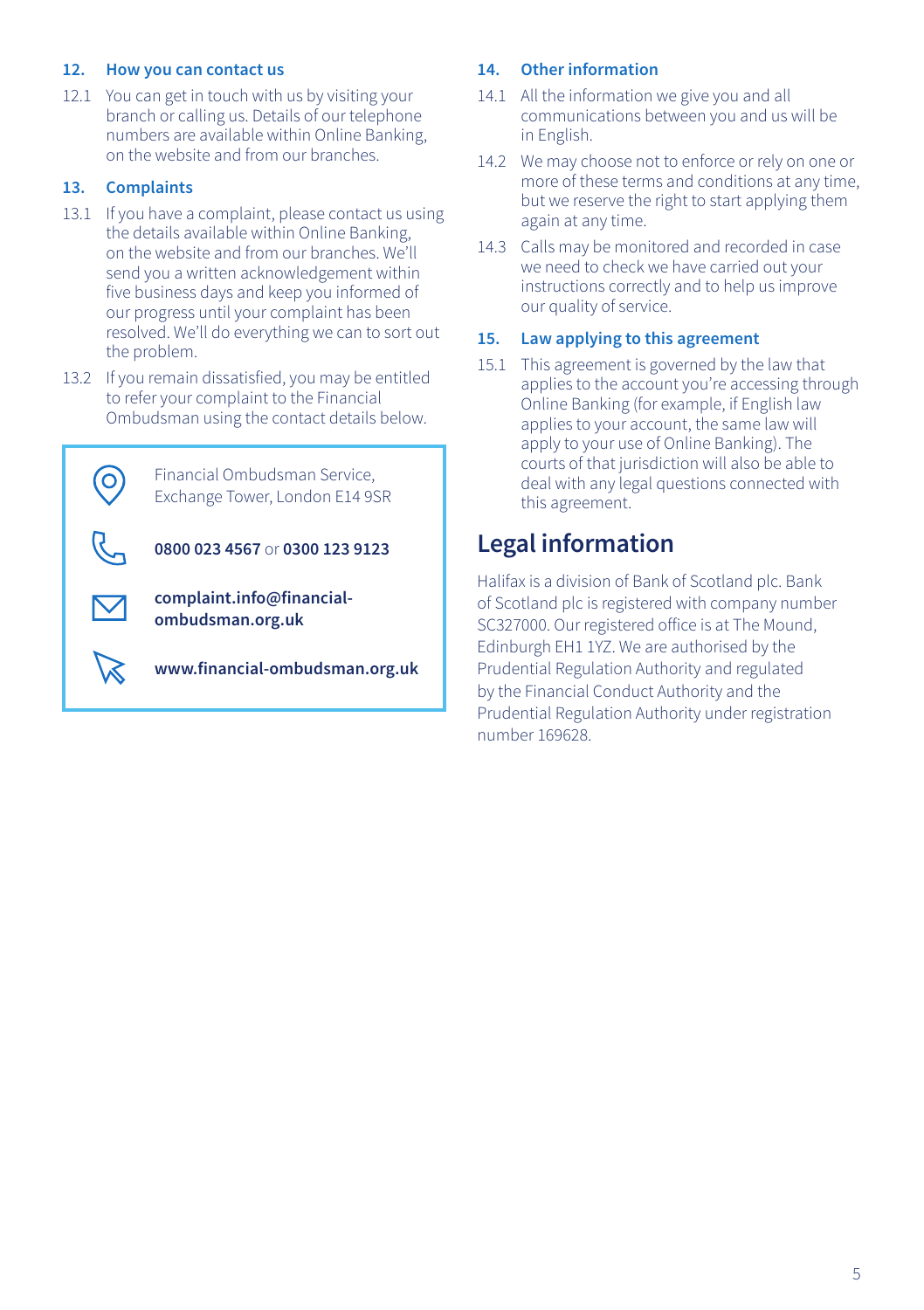## **Additional Services**

## **Paper-free statements and correspondence**

These paper-free statements and correspondence terms apply to accounts you access through Online Banking.

- 1. When you are registered for Online Banking, we may send information about the accounts you can access through it electronically rather than on paper. You can tell us if you would prefer to receive this information on paper, but this may not be possible for some types of account.
- 2. If we send you information electronically, we'll do this by posting it in Online Banking or sending it to your Online Banking secure inbox. Any information you receive through Online Banking will be in PDF, HTML or a similar format, that allows you to keep or download it. Your statements and correspondence contain important information, so we encourage you to keep a copy of them in a way that allows you to refer to them again in the future.
- 3. If you have a joint account and one of you registers for Online Banking, we may send information about that account electronically through Online Banking. If this happens, it means we will not have to send information on paper to either of you for that account.

Before you register for Online Banking, you must first make sure all joint account holders agree you can do this. We'll write to them to confirm the change and stop sending information on paper. If they are not registered for Online Banking they can sign up to the service to receive the information electronically.

- 4. If you ask us to change your account from one type to another, your agreement to receive statements and correspondence electronically will also apply to your new account unless you tell us otherwise.
- 5. We may still send you some or all of the information relating to your accounts on paper. For example, we may not be able to provide all of your statements or correspondence electronically and it may not always be appropriate for us to do so.

## **Pay a Contact**

- 1. The Pay a Contact service is available through our app. You can make payments using Pay a Contact without registering for the service, but to receive payments you must be registered.
- 2. When you register for Pay a Contact, your name and mobile number will be stored on a database managed by a third party for the participating banks and building societies. This information will be shared with:
	- a) the third party managing the Paym service and its suppliers, including employees or contractors of the third-party operator or its suppliers;
	- b) participating banks and building societies;
	- c) any person who is registered to use Pay a Contact or Paym through us or through another bank or building society. This will allow them to verify your name when sending you money.
- 3. You must use Pay a Contact only to send and receive payments. You must not use it or information obtained through it for any other purpose.
- 4. Paym is a trademark of the Mobile Payment Service Company Limited and is used under licence.

## **Cashback Extras**

#### **1. Eligibility**

- 1.1 To be eligible for Cashback Extras you must:
	- a) be over 18;
	- b) have a debit or credit card (as primary cardholder) from a personal account with us;
	- c) be registered for Online Banking.
- 1.2 You also need to activate individual offers before you can earn cashback.

#### **2. Receiving cashback**

2.1 Cashback you earn will be paid in line with the conditions that apply to the offer when you activate it.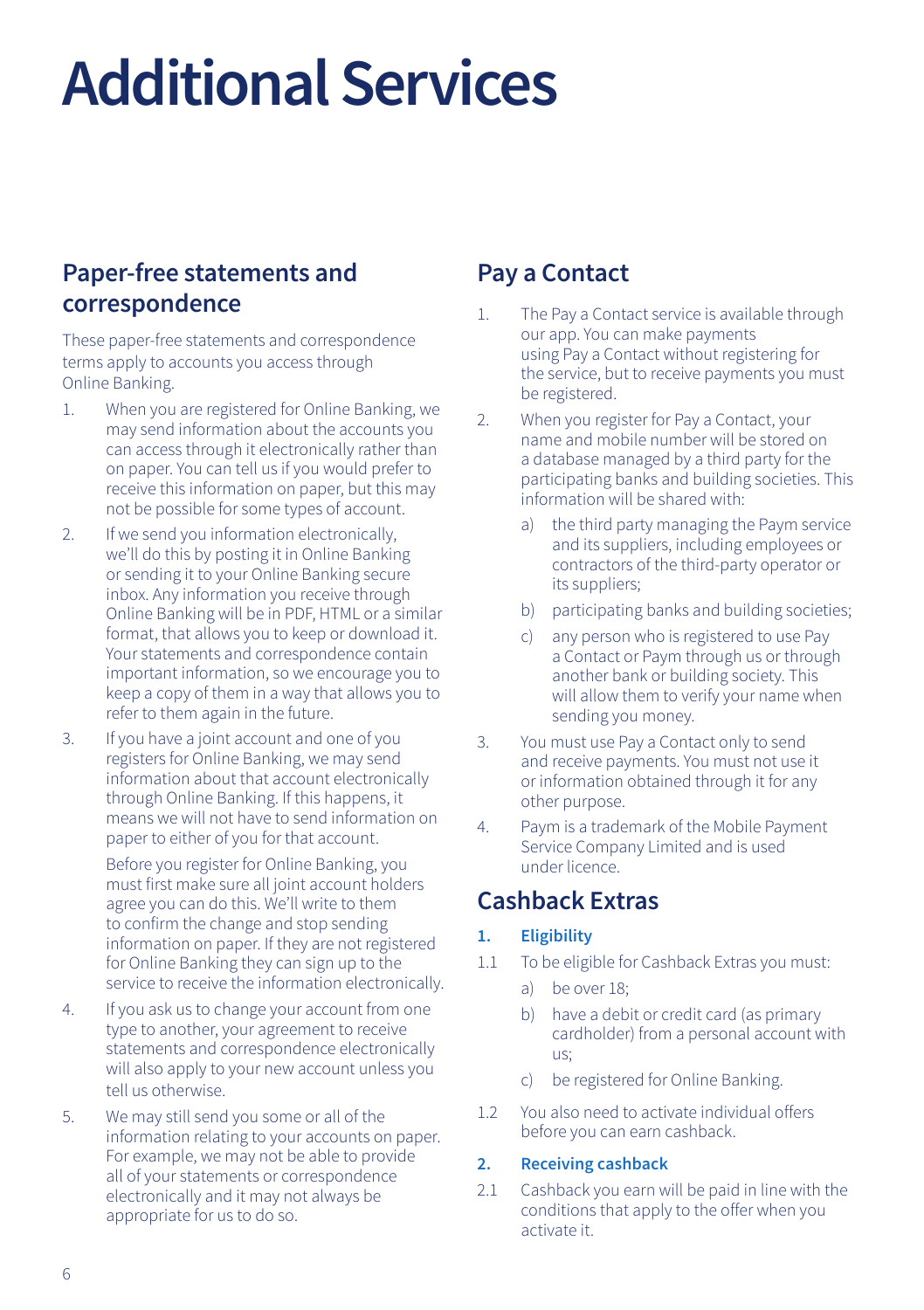2.2 We'll normally pay cashback from debit and credit card offers into your personal current account or credit card account on or before the last working day of the month after the month we receive details of your payment. This may be in a different month from when you made the payment – see example:

#### **Example**

- Friday 28th August you activate an offer
- Sunday 30th August you make a payment that qualifies for £10 cashback
- Tuesday 1st September we receive details of the payment
- Friday 30th October we pay your £10 cashback to your account
- 2.3 For direct debit offers, you may have to make a minimum number of direct debit payments before you earn cashback. This will be explained in the conditions that apply to the offer when you activate it. We'll pay cashback into your account on or before the last working day of the month after the month we receive details that you've made the minimum number of direct debit payments.
- 2.4 For credit card accounts, cashback will act as a credit and reduce any balance showing on your account. It will not replace or reduce your credit card minimum payment for that month, unless the cashback amount reduces your outstanding balance to less than your minimum payment. Details can be found in your credit card terms and conditions.
- 2.5 Working days are Monday to Friday, except bank holidays.
- 2.6 When you first register for Cashback Extras, cashback will normally be paid into your personal current account that's been open the longest. If you don't have a personal current account, then we'll pay it to your credit card account that's been open the longest. If you have more than one personal current account and/or credit card account with us, you can change which account you'd like your cashback paid into.

#### **3. When we don't pay cashback**

- 3.1 You won't receive cashback if, at the time it is due to be paid:
	- 3.1.1 you no longer have a personal current account or credit card account we can pay it into;
- 3.1.2 you're no longer registered for Cashback Extras.
- 3.2 We won't pay you cashback on a direct debit offer if you cancel your direct debit instruction before the minimum number of direct debit payments have been paid, in line with the conditions that applied to the offer when you activated it.
- 3.3 We won't pay you cashback if doing so would break any law or regulation that applies to us.
- **4. Spending on joint personal current accounts and by additional cardholders on credit card accounts**
- 4.1 On joint personal current accounts, our offers will match spending on your card and not on the card of the other account holder. Only the person who has activated an offer can earn cashback. We'll pay cashback into the account you choose, whether it's a joint or sole account.
- 4.2 Only the primary cardholder on a credit card account can register for Cashback Extras and activate offers. Any spending by additional cardholders will be used to generate new offers, but any cashback they earn will be paid to the primary cardholder on the account.

#### **5. Stopping the service and withdrawing or changing offers**

- 5.1 We can temporarily or permanently stop you using the service immediately and withhold any unpaid cashback if we reasonably believe that:
	- 5.1.1 you're abusing the service;
	- 5.1.2 you're trying to gain cashback by fraudulent or other illegal means.
- 5.2 We may withdraw the service by giving you two months' notice. If you've not broken this agreement, we'll still pay you any cashback you've earned on payments made up to the date we withdraw the service. You won't be able to earn any more cashback after this point.
- 5.3 We try to ensure that the information in the offers is accurate. If there are any errors in an offer, we may withdraw or correct it. This won't affect any offers we've already fulfilled.

#### **6. Liability**

6.1 We're not responsible for any loss, cost or charge you incur if Cashback Extras is unavailable or affected by an issue that is beyond our reasonable control.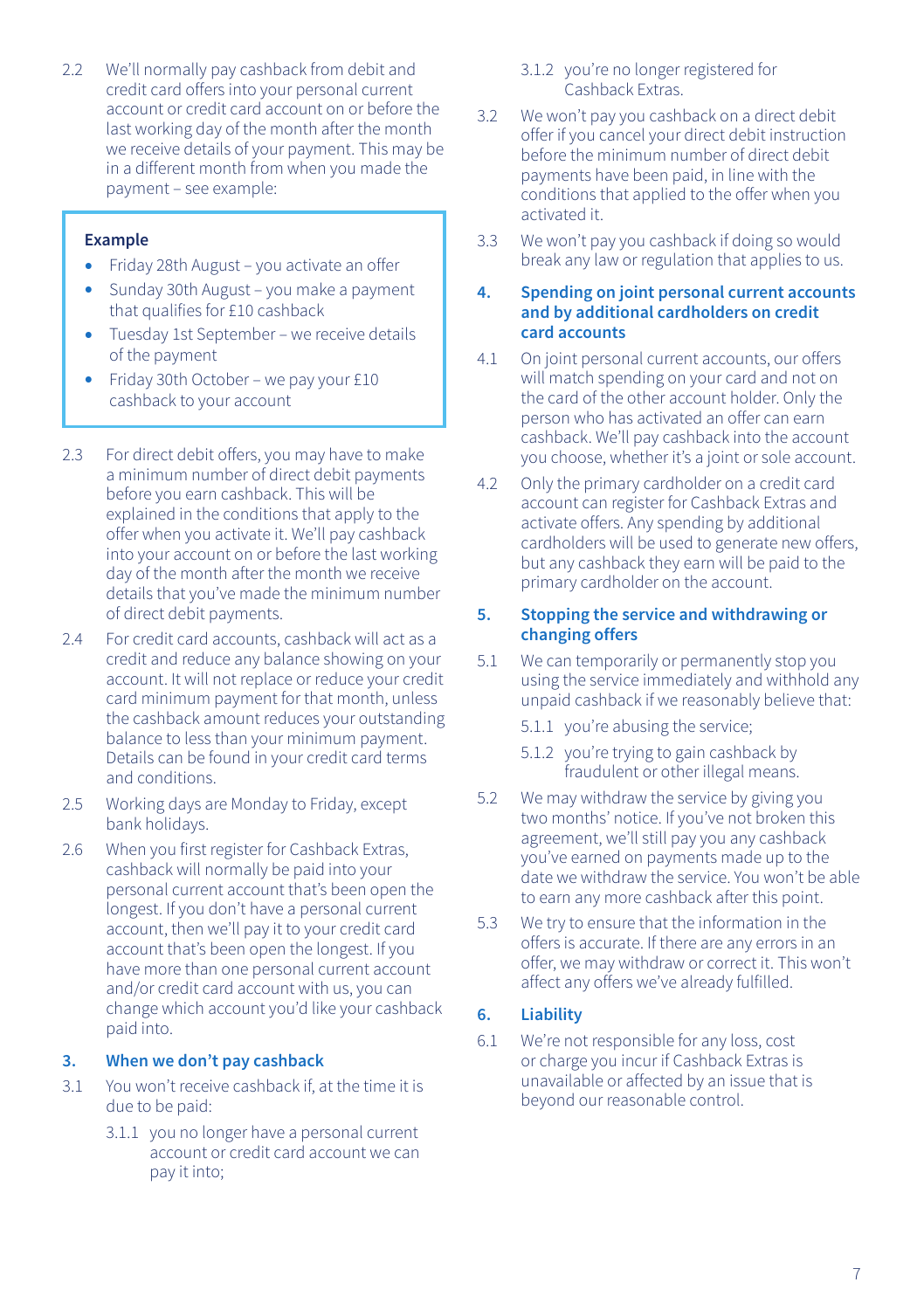## **Mobile alerts services**

#### **What are mobile alerts?**

Mobile alerts include any mobile alerts services we offer and any service messages we may send to your mobile phone or other devices, other than those we are required to send by law or a regulator.

#### **1. Charges for mobile alerts**

1.1 We won't charge you for sending mobile alerts. We're not responsible for any charges imposed by your mobile operator or app provider.

#### **2. Accuracy of mobile alerts**

- 2.1 The mobile alerts you receive are accurate when our systems create them. The details of funds available in your accounts and the status of any other information provided may change before and after you receive them.
- 2.2 We cannot guarantee the availability or successful delivery of mobile alerts. We're not responsible for any loss, cost or charge you incur if mobile alerts are unavailable at any time, or you don't receive an alert promptly or at all – for example, if your device is switched off or lacks signal or data connectivity.

#### **3. Changing your mobile phone number**

- 3.1 You must tell us if your mobile phone number changes or if your phone is lost or stolen. If you don't tell us:
	- 3.1.1 we'll continue sending alerts to your old device or number until you tell us;
	- 3.1.2 we won't be liable for any loss you suffer if someone else finds out your account information.

## **Cheque imaging**

#### **1. Types of cheque you can deposit**

- 1.1 You can only deposit sterling cheques payable from another Halifax bank account or a participating UK bank or building society into a Halifax bank account or savings account where you are a named account holder. You cannot use cheque imaging to deposit the following cheques:
	- traveller's cheques;
	- bank giro credit;
	- electronic vouchers:
	- other non-standard cheques.
- 1.2 The cheque must be payable to you, and the name on the cheque must match the name or one of the names on the account you are paying it into.
- 1.3 You can't deposit a cheque if you've previously tried unsuccessfully to pay it in at a branch, Post Office® , ATM machine or any other place; or if we have previously refused to accept it through cheque imaging for a reason in condition 3 below.

#### **2. Depositing a cheque**

- 2.1 The cheque imaging cut-off time is 10pm and our app will tell you if the cheque deposit process was successful.
- 2.2 If it was, this means the cheque image and related details you provided were captured for processing. It does not mean the cheque itself is problem-free or that it will be paid. When we start processing the information, we may still reject the cheque for a reason given in condition 3 below.
- 2.3 You can see the status of cheques successfully deposited through our app in the Deposit History tab. This will show only cheques deposited using cheque imaging on that device. It will not show cheque-imaging deposits made on another device by you or by any joint account holder on their device. Unsuccessful deposit attempts are not recorded or displayed in our app.
- 2.4 While a cheque is being processed, its status will show as 'pending'. If the status of a cheque is shown as 'pending' or 'funds available':
	- you must not try to pay in the same cheque again using our app;
	- you must not try to pay in the same cheque again in some other way, for example, at a branch.
- 2.5 If the status of a cheque is shown as 'Rejected', a message will be displayed in Deposit History explaining why the cheque was rejected and what you can do next.

#### **3. Why might we reject a cheque?**

3.1 To reduce the risk of fraud, we limit the value of cheques you can pay in using cheque imaging. This means you can pay in a single cheque up to the value stated in our app, or several cheques that add up to that value on the same day. We may change these limits at any time, but you'll always see the current daily limit value displayed in our app.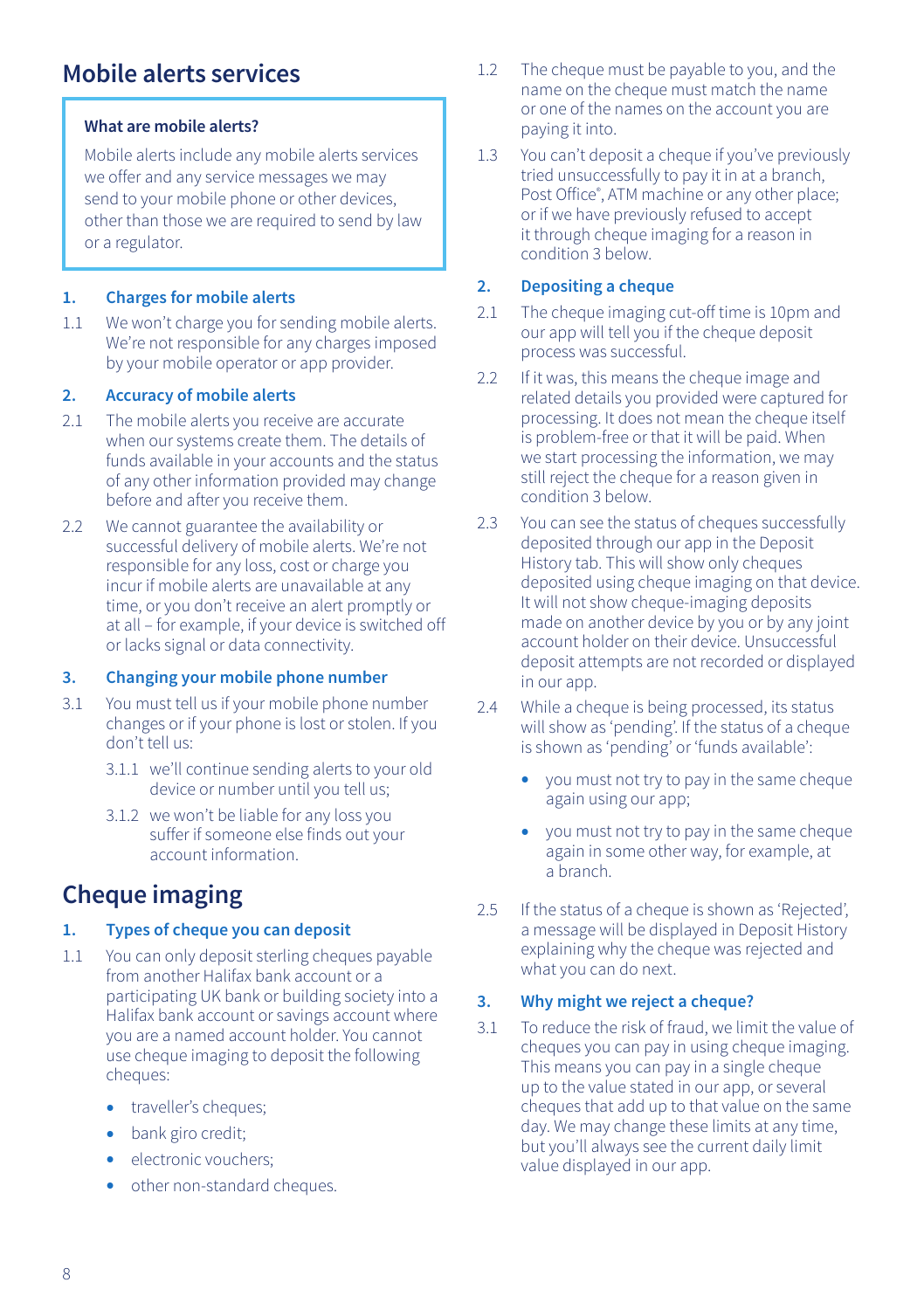- 3.2 For various reasons, we may be unable to process a cheque – please refer to your account terms and conditions for full details. When depositing through cheque imaging, the following reasons could also apply:
	- a) it is not a type of cheque we can accept;
	- b) the cheque is not in pounds sterling:
	- c) the quality of the cheque image is not good enough.

#### **4. What happens if we reject a cheque?**

- 4.1 If you successfully deposit a cheque but we later reject it, this will show as a debit in your transactions in the Deposit History tab and the funds will no longer be available. Unless prevented by law, we'll also tell you the reason for the rejection and what you should do next.
- 4.2 A cheque can be returned unpaid even after you have paid it into your account, as explained in your account terms and conditions.

#### **5. How long must you keep the paper cheque?**

5.1 You must keep the paper cheque until it is showing as 'funds available' in your Deposit History. This is in case there are queries or you need to resubmit the cheque some other way.

### **Card freezes**

#### **What are card freezes?**

Card freezes give you more control by allowing you to select how and where your card can be used.

#### **1. Eligibility**

1.1 To set up a card freeze, you must hold a Halifax debit card or credit card. The availability and features of each card freeze may differ between debit cards and credit cards.

#### **2. Setting up a card freeze**

2.1 Any card freezes you set up will apply to the card or cards you select – as identified by the 16-digit card number on the relevant cards – and to any replacement for those cards. The only exception is when you report a card lost or stolen. In this case, any card freezes you have set up will not apply to the replacement card, so if you want a card freeze to continue you will need to reset it yourself.

2.2 Who can set up and cancel a card freeze?

| <b>Debit cards</b>                                      | <b>Credit cards</b> |
|---------------------------------------------------------|---------------------|
| Only the named<br>cardholder for each card   cardholder | Only the primary    |

#### **3. Adding and withdrawing card freezes**

3.1 We may make new types of card freeze available at any time. If we withdraw a card freeze, we'll give you two months' notice unless we cannot do so for reasons outside our control.

#### **4. Card freezes on lost or stolen cards**

4.1 If you know your card has been lost or stolen, you should report this immediately by calling us or signing in to Online Banking, rather than setting up a card freeze.

#### **5. Exceptions and liability**

- 5.1 When we receive a request for payment, we'll make every effort to act on any card freezes you have set up. However, sometimes transactions you request will still go through or may be declined. This may include any 'offline' transactions that are not referred to us for prior authorisation – for example, some contactless payments and recurring transactions, such as magazine subscriptions.
- 5.2 When we consider whether or not a transaction is permitted, we rely on the information retailers give us when they request a payment. If a retailer incorrectly describes the type of transaction you are making so it doesn't match a card freeze you have set up, we may allow or decline the payment accordingly.
- 5.3 We are not responsible for any loss, cost or charge you incur if we allow a transaction you request and authorise despite having set up a card freeze. Also, we are not liable for any loss, cost or charge you incur if a payment is made or declined for reasons beyond our reasonable control.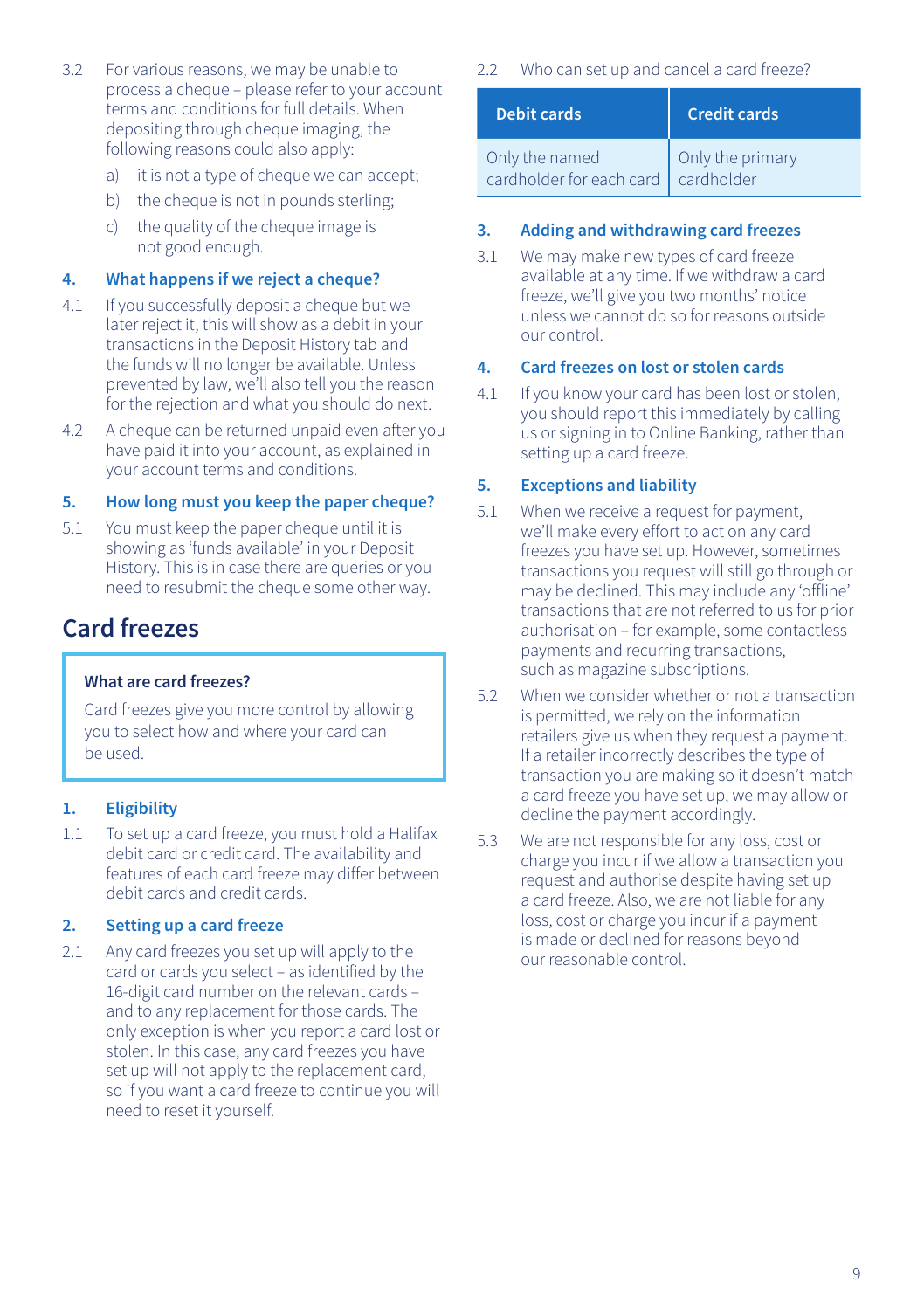## **Account information service**

#### **1. What is the account information service?**

- 1.1 Our account information service allows you to keep track of your money by displaying balances and information from online payment accounts held with banks and other payment service providers in one place.
- 1.2 By adding accounts you have with other providers, we are able to show information from those accounts alongside your Halifax accounts.

#### **2. How does it work?**

- 2.1 In order to provide the service, we will access your online accounts with other payment service providers by using a dedicated interface (such as an application programme interface or "API") set up by the payment service provider.
- 2.2 You give explicit consent for us to contact the providers of the accounts you add to the account information service, and to access and use the account information relating to those accounts.
- 2.3 Where necessary to provide the service, we will engage trusted third parties to access your accounts with other payment service providers. We will ensure that any of your data shared with third parties is secure at all times.
- 2.4 When you use the service, we may analyse your account information to give you a clearer picture and more control of your finances in a single place, enabling you to manage your money more effectively.
- 2.5 The information you provide must be accurate, complete and up to date and must not give a false impression of your identity. Your right to access and use the Service is personal to you and is not transferable.

#### **3. What happens if something goes wrong?**

- 3.1 We will be liable for loss or damage you suffer as a foreseeable result of us breaching the terms of our account information service, our failure to meet our obligations under applicable law to protect your information and keep it secure or of any obligation that can't be limited or excluded as a matter of law.
- 3.2 We will have no liability for any loss or damage arising from your use of the account information service to the extent that another of your payment service providers is responsible for that loss or damage.
- 3.3 We will not be liable for any loss or damage caused as a result of unauthorised access to the account information service or any of your accounts if:
	- a) you intentionally or negligently failed to take all reasonable precautions to protect your security details or any device used to access the service;
	- b) you failed to notify us that the service was being accessed in an unauthorised way after becoming aware of it;
	- c) you acted fraudulently.
- 3.4 When you use our account information service, if you suspect that any information shown about your accounts held with another provider is incorrect, you must contact the provider of that account.

#### **4. Stopping the account information service**

4.1 You can end these terms and your use of the service at any time without explanation or charge by using the 'Remove' button within our app or calling us on **0345 124 1353.**